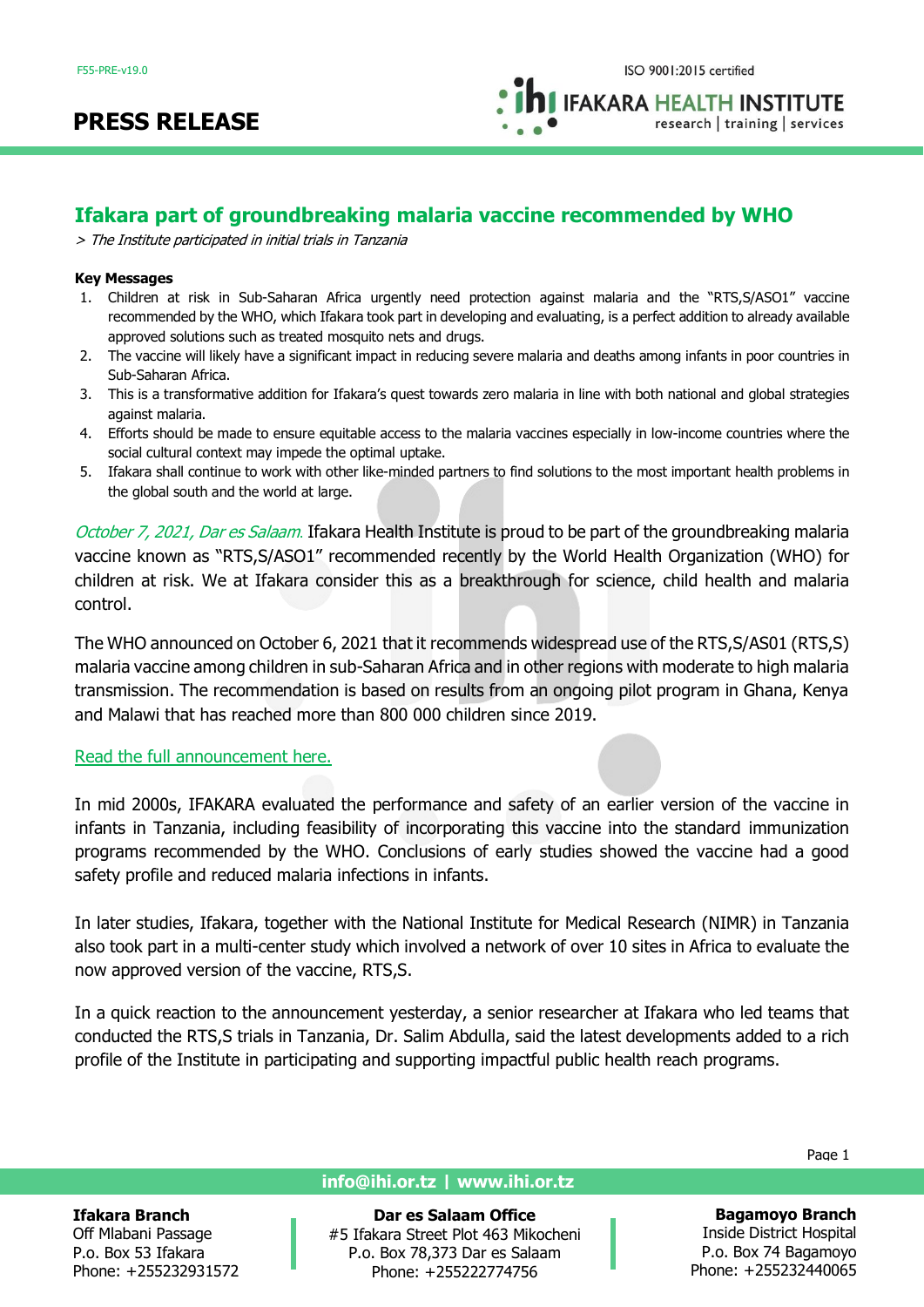**IFAKARA HEALTH INSTITUTE** 

research | training | services

"Ifakara has over 60 years of experience in researching on malaria. We've have been part of many other impactful studies previously including those culminated in changing policies in Africa and globally on treated mosquito nests and the current first-line malaria drug – ALU," he said.

Commenting on the announcement, the Director Science at Ifakara, Dr. Fredros Okumu, expressed optimism that the vaccine would have great impact in the fight against malaria. "The RTS,S vaccine will likely have a significant impact in reducing severe malaria and deaths, and in that sense, it is a one-ofa-kind transformative addition for our quest to go towards zero malaria with as few deaths as possible," he said.

Dr. Okumu underlined that being the very first vaccine against any parasitic disease, and having been evaluated widely by African scientists, it will also likely inspire new interests in this space and hopefully herald greater commitments to malaria control.

"It should be noted though that the benefits will be accrued only if we continue to strengthen our health systems to enable effective vaccine deployment," he said, stressing: "The WHO endorsement emphasizes that this vaccine, as unique as it is, is only one small component of the arsenal. Countries must continue to focus on other proven interventions, for malaria prevention and case management, as the RTS,S is not itself a silver bullet."

Commenting on the announcement as well, Head of the Interventions & Clinical Trials Department at Ifakara, Dr. Ally Olotu said: "This great achievement should invigorate the efforts to pursue even more efficacious malaria vaccines. As we push for a speedy deployment of the RTS,S vaccine to more vulnerable infants across Africa, we need to capitalize on this success by advocating for more funding in malaria vaccine development."

For her part, Head of Health Systems, Impact Evaluation and Policy department at Ifakara, Dr. Sally Mtenga called on stakeholders in the fight against malaria, including policy makers and development partners, to ensure equitable access to malaria vaccines, especially in low-income countries where the social cultural context may impede the optimal uptake of the vaccine.

"Equitable access to health care is currently a critical agenda globally… there is need to address the social determinants of community acceptance of the malaria vaccine," she said.

Ifakara Chief Executive Director, Dr. Honorati Masanja, expressed his Institute's commitment to continue working with other like-minded partners to find solutions to the most important health problems in the global south and the world at large.

"We advocate for equitable access to various interventions including vaccines that have been approved by WHO. We shall as an institute continue to play a role in developing, testing and validating promising malaria control and other interventions that will improve people's health and wellbeing," he stressed.

**Ifakara Branch**

Off Mlabani Passage P.o. Box 53 Ifakara Phone: +255232931572

### **info@ihi.or.tz | www.ihi.or.tz**

**Dar es Salaam Office** #5 Ifakara Street Plot 463 Mikocheni P.o. Box 78,373 Dar es Salaam Phone: +255222774756

**Bagamoyo Branch** Inside District Hospital P.o. Box 74 Bagamoyo Phone: +255232440065

2 Page 2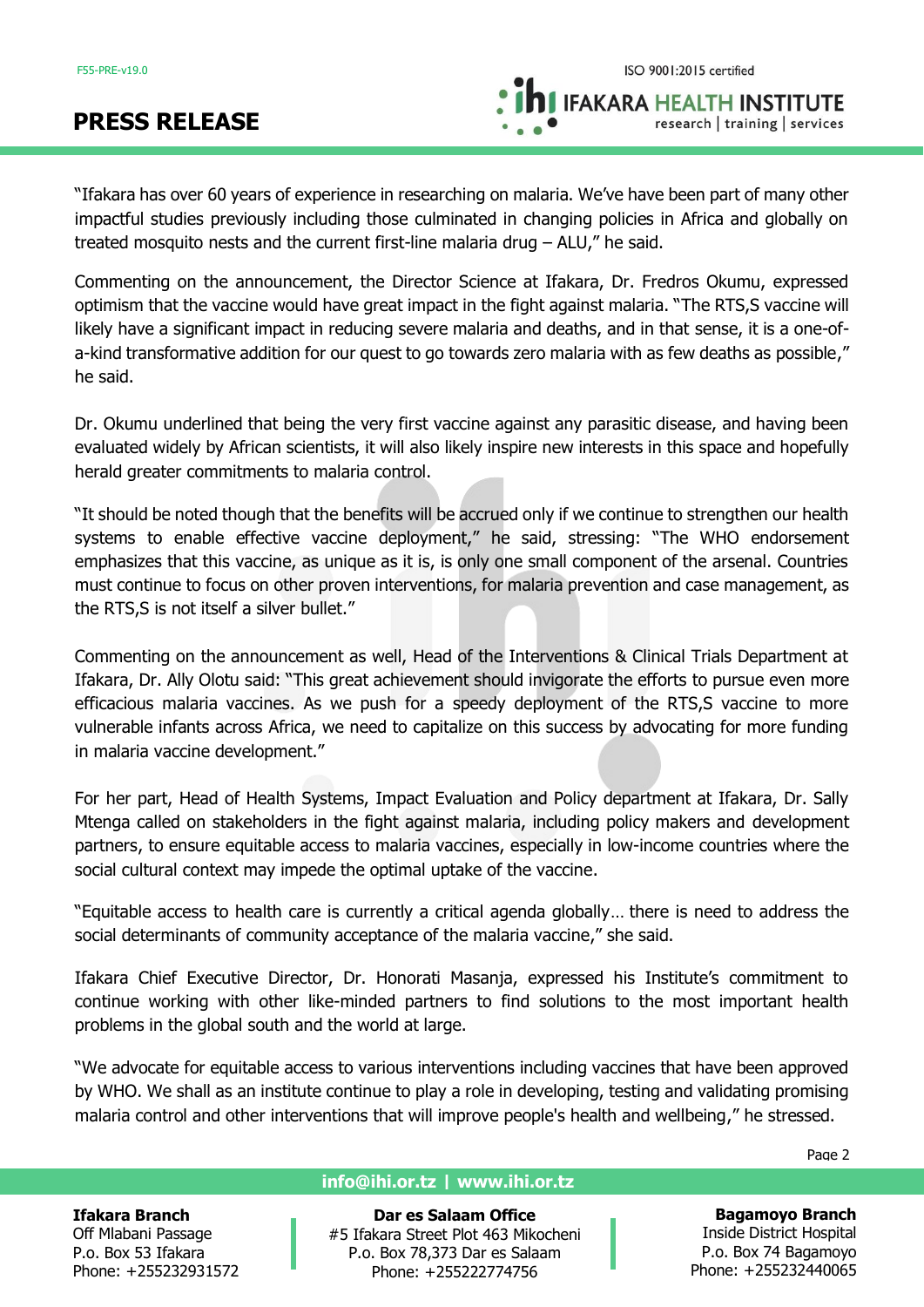**IFAKARA HEALTH INSTITUTE** 

research | training | services

Malaria remains a primary cause of childhood illness and death in sub-Saharan Africa. More than 260 000 African children under the age of five die from malaria annually.

## **More: Ifakara's involvement in RTS,S malaria vaccine development, evaluation**

In mid 2000s, IFAKARA evaluated the safety and immunogenicity of an earlier version, RTS,S/AS02D in infants in Tanzania, including feasibility of incorporating this vaccine into the standard WHO Expanded Program of Immunization, in a Phase 2B trial.

The conclusions of these early studies were unequivocal; that the use of RTS,S/AS02D vaccine in infants had a good safety profile, did not interfere with the other EPI vaccines and also reduced malaria infection in the infants.

In later studies, Ifakara, together with NIMR also partnered as a member of a network of 11 other African sites to evaluate the now approved version of RTSS. In these studies, the vaccine candidate prevented a substantial number of clinical malaria cases in young infants and children, when administered with and without a booster.

As a result of these studies, the RTSS vaccine was considered as having great potential for malaria control when used in combination with other effective control measures, especially in areas of high malaria transmission.

The RTS, S/AOS1 is now widely accepted to provide significant protection against both clinical and severe malaria in African children and was already very favorably evaluated by the European Medicines Agency since a few years ago.

WHO Global Malaria Policy Advisory Group, initially proposed that pilot studies be done to monitor feasibility [and safety] when the vaccine is delivered within the existing national immunization programs. In the years following this notice, the vaccine has been given to  $\sim 800,000$  children in Ghana, Malawi and Kenya. WHO has now finally provided full endorsement that the vaccine is effective and can be used in areas of moderate to high transmission.

## **More: About the RTS,S vaccine**

RTS,S/AS01 (RTS,S) is a vaccine that acts against plasmodium falciparum, the deadliest malaria parasite globally and the most prevalent in Africa. It was created in 1987 by scientists working in GSK laboratories. In early 2001, GSK and PATH—with support from the Bill & Melinda Gates Foundation entered into a partnership to develop the vaccine for infants and young children living in malaria endemic regions in sub-Saharan Africa.

In January 2016, the vaccine was recommended by WHO for pilot introduction in selected areas of 3 African countries. RTS,S is being evaluated for use as a complementary malaria control tool that could

**Ifakara Branch**

Off Mlabani Passage P.o. Box 53 Ifakara Phone: +255232931572

## **info@ihi.or.tz | www.ihi.or.tz**

**Dar es Salaam Office** #5 Ifakara Street Plot 463 Mikocheni P.o. Box 78,373 Dar es Salaam Phone: +255222774756

Page 3

**Bagamoyo Branch** Inside District Hospital P.o. Box 74 Bagamoyo Phone: +255232440065